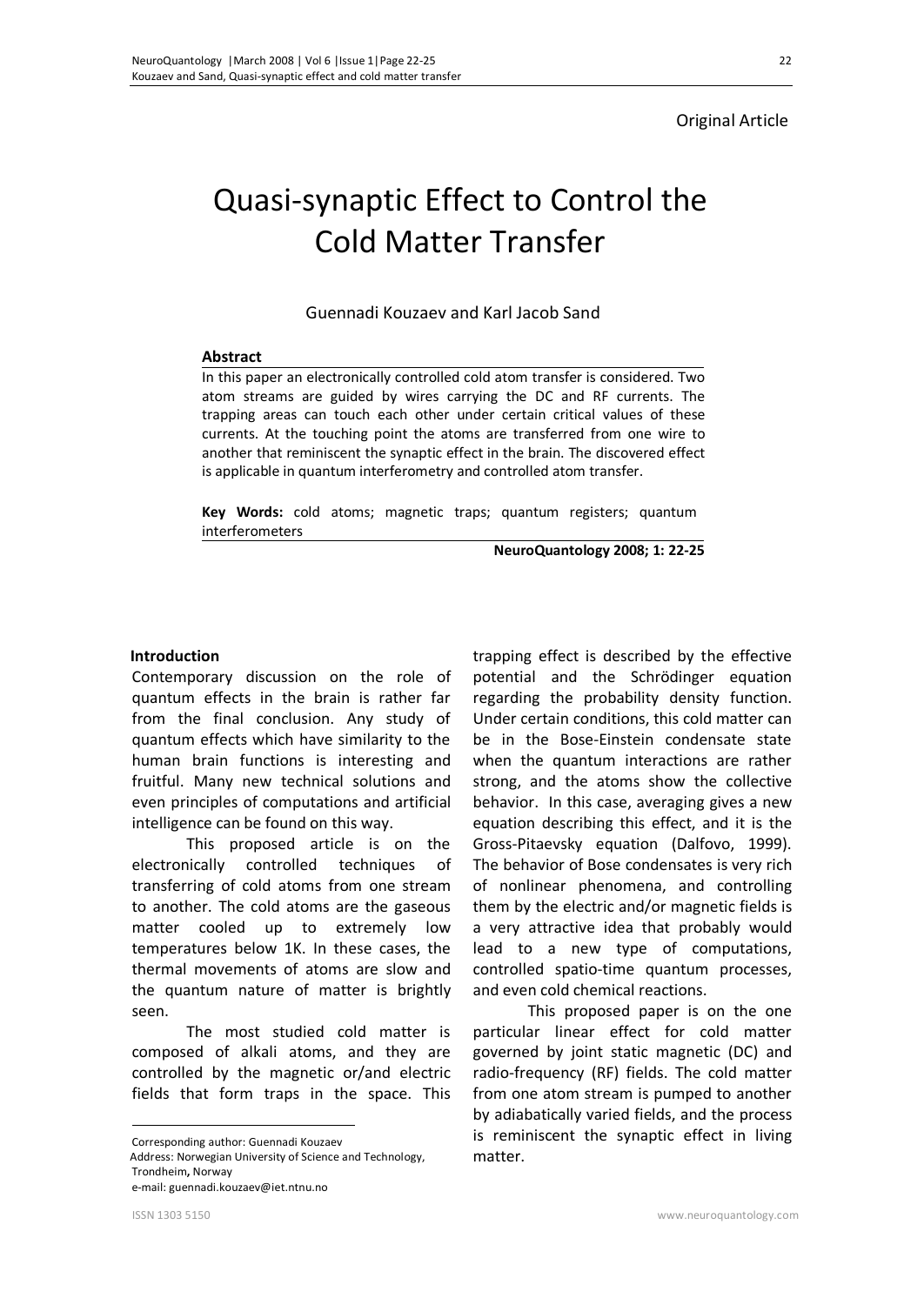## **Governing Potential for Joint RF/DC**

**Excitations of Traps and Atomic Waveguides**  More flexibility in the design of spatial trapping shapes provides the joint DC/RF fields. In the case of strong ones, the atoms are interacting with a large portion of the electromagnetic field quanta, and the trapped atoms are in so-called dressed state (Cohen-Tannudji, 1998). Experimentally, it has been found that the effective potential landscape depends on the RF frequency, DC and RF fields amplitudes, and the orientation of the DC and RF fields relative each other (Schumm T, 2005). In this case, several analytical formulas are derived to calculate the effective potential shapes. Thus, this joint excitation gives more flexibility to form certain potential shapes than only the DC trap feeding.

Atoms placed in a strong magnetic field have the splitted energy levels. One of them is the ground state, and the atoms in this state seek the areas with a strong potential. They can be placed at higher levels by excitation with the laser light or microwave radiation. Atoms of some higher states tend to the areas with the decreased potential. In (Kouzaev, 2007), an RF/DC Ioffe-Pritchard trap is considered allowing concentration of atoms of different quantum states in neighboring areas.

Changing the potential slow enough, these concentrated atoms can be moved from one place to another, and this is the guiding effect. Additionally, atoms from different spots can be transferred to the collision area where they can interact with each other and can be placed in the qubit state. Interacting qubits can be in the special state of a quantum cluster called entangled state, and this effect is the basic in quantum computations.

## **Wire as an Open Atomic Trap and Guide**

The RF/DC currents along a single wire form a cylinder like trapping area, and this is the simplest trap (Kouzaev, 2007). The minimal value of the trapping potential is zero and additional biasing by the DC or RF field is in a need to avoid the flip-flop of trapped atoms.

The atoms concentrated along the wire can be moved from one place to another

by additional forces. For this purpose, the coaxial-to-the-wire rings are used. The rings carry the RF and (or) DC currents, and the form a potential minimum at the given coordinate along the wire. Changing the currents the minimum together with the cold atom clouds can be moved fro one ring to another.

### **Crossed Wires and Quasi-synaptic Effect**

In (Kouzaev, 2007a), it was found that perpendicularly oriented wires of the trap carrying RF and DC currents can form the merged potential minimums or these minimums can be separated from each other by a potential barrier. Later, this effect was proposed for controlled atom transfer from one wire to another (Kouzaev, 2006) and was studied in the details in (Kouzaev, 2007b).

Figure 1 shows the crossed wires when the trapping manifolds are not touching each other. The atom streams are divided by a potential barrier, and atoms can be moved along the perpendicularly placed wires independently by variation of the fields from the rings.



**Figure 1.** Isolated minimum manifolds of two crossed wires carrying DC and RF currents

Decreasing the frequency, the radii of the minimum manifolds are increased, and the trapping cylinders are touching each other (Figure 2).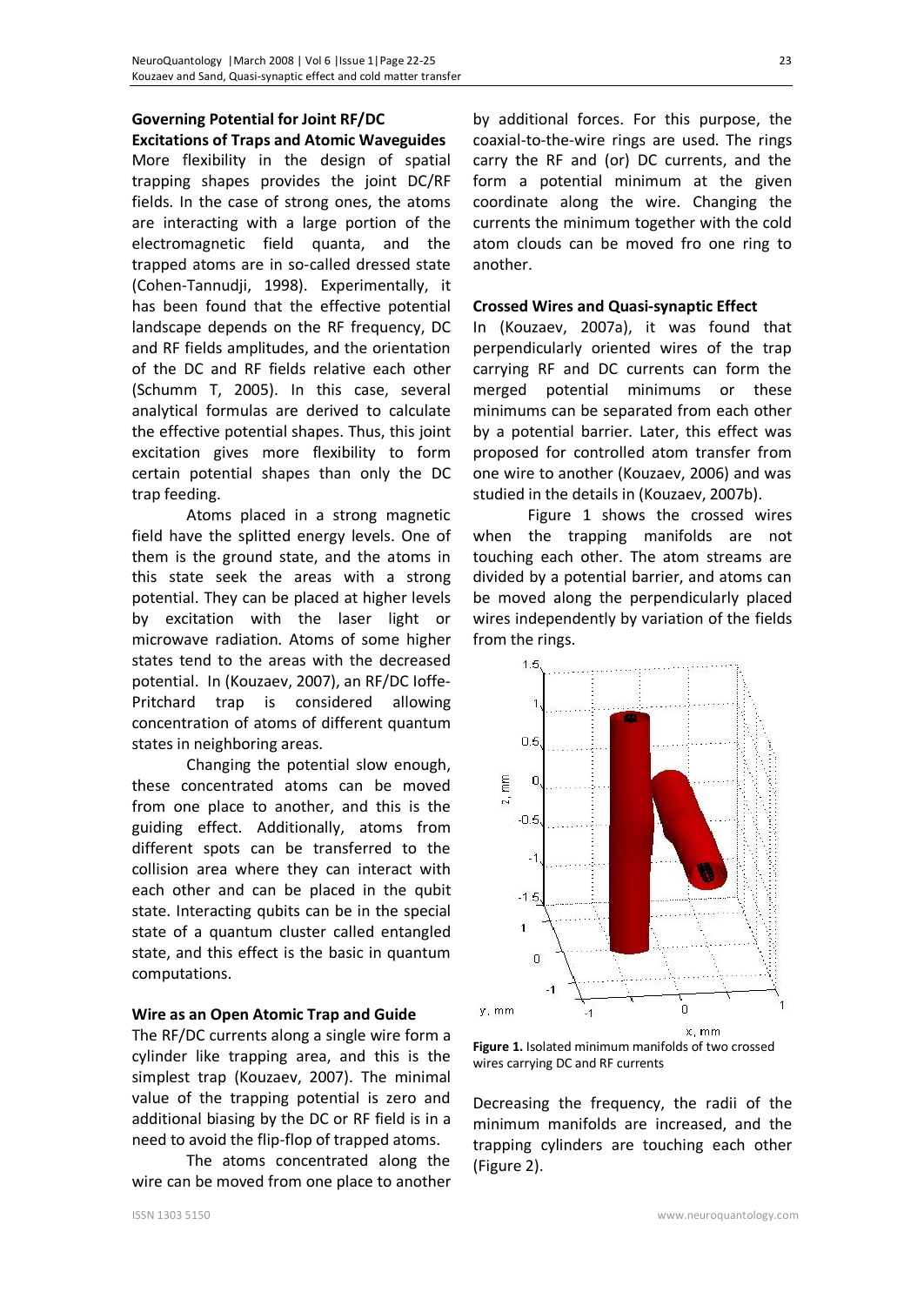



**Figure 2.** Merged minimum manifolds

In the ideal case, at the touching point, the effective potential manifold has a typical flower-like shape shown in Figure 3. At this point, the atoms can wander from one wire to another, and this is the quasi-synaptic effect.



**Figure 3.** Potential shape at the crossing point

The atoms can be pumped from one guiding wire to another by a specially designed procedure or protocol (Kouzaev, 2006). In this case, the currents on the driving rings and guiding wires are varied according to a certain rule, and it is the following. At the first, a common minimum is formed between the donor vertical wire and horizontal acceptor wire where the atoms from the donor wire are concentrated (Figure 4).

**Figure 4.** Common minimum between the donor vertical wire and acceptor (horizontal) one

Then, the minimums are decoupled from each other, and the atomic cloud is moved along the horizontal wire (Figure 5)



**Figure 5.** Separated minimums around the wires and the beginning of pumping the cold atoms around the horizontal acceptor wire

This studied transfer of cold atom matter is interesting for many applications. The first, it is prescribed delivery of atoms to the collision area. The second, it is the quantum interferometry. The third, the controlled shaping of the potential allows forming the wanted potential distributions in the 3-D space and organize the interaction of areas of cold matter or even Bose-Einstein